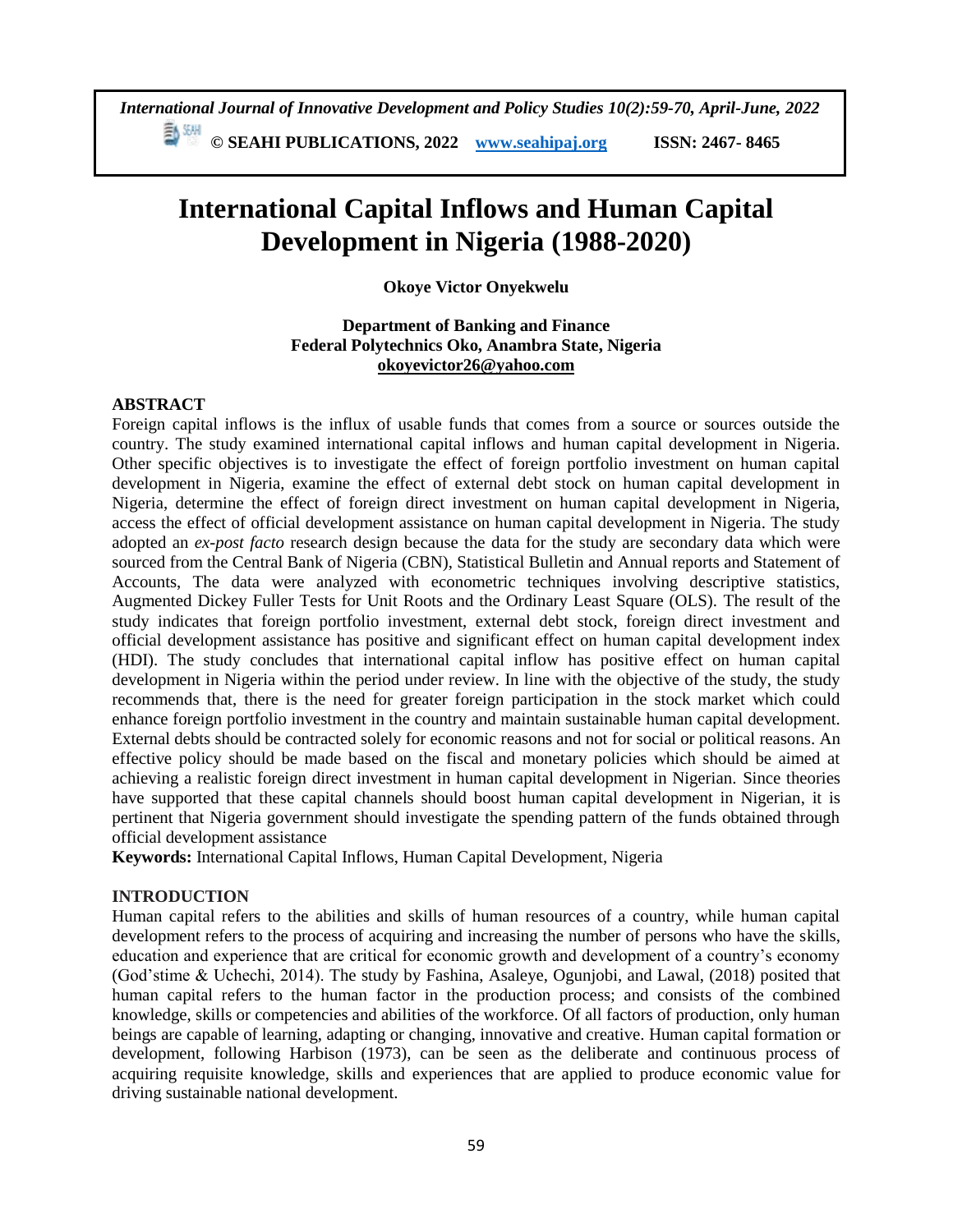International capital inflows used interchangeably with foreign capital inflows for the purpose of this study, refer to the influx of usable funds into a country from source(s) outside the country. It refers to capital inflows from one economy to another for the purpose of investment, trade or business. In most cases, the capital come from developed countries and is invested in emerging or "third-world" countries. International capital inflows are the movement into a country of capital resources for the purpose of investment, trade or business production (Chigbu, Ubah & Chigbu, 2015). Most of the less developed countries are entrapped by the vicious circle of poverty. They lack the capital resources and the incomes of the people are very low. Because of low incomes, their savings ratios also remain low, resulting to low investment levels. At the same time, due to low incomes, the taxable capacity remains low, i.e. government earnings also remain low. In such situations, the less developed countries face savings – investment gap as well as deficit in their balance of payments. Thus, these gaps can be filled by international capital inflows in the form of direct and portfolio investment, aid, foreign borrowing (Akanyo, & Ajie, 2015)

This savings – investment gap in Nigeria can be supplemented through foreign savings. The channels for attracting foreign savings are to encourage capital inflows. International capital inflow is the movement of capital from countries of surplus funds to countries of 'need'. A needy country is one which has limited resources for investment that is required for economic development. The attraction of international capital inflows depend on a number of features of the host economy, which include among others; its market size, level of education, institutional environment, tax laws, and overall macroeconomic and political environment (Okafor, Ugochukwu, & Chijindu, 2016).

International capital inflows ensure that recipient countries outperform countries that fail to attract it economically. This study therefore examines the impact of international capital inflows on the human capital development in Nigeria.

## **Statement of the Problem**

International capital inflow primarily is aimed at impacting positively on the human capital development of the recipient country by increasing the number of persons who have the skills, education and experience that are critical for economic growth and development of the country's economy. However experience has shown that some recipient countries have failed to transform their economy positively.

According to the Economic Commission for Africa (2010), Nigeria has continued to face a perennial shortage of resources to finance public and private investments. This phenomenon has limited the ability of governments to undertake public expenditure in infrastructure and social services needed to boost domestic demand, encourage private sector activity and sustain high level of human capital development. The chronic resource gaps arise from imbalances between exports and imports, between resource inflows and debt payments and between domestic savings and domestic investments (Adarkwa, 2015).

The need for external financing is important in a developing economy like Nigeria, where income levels are too low to generate adequate domestic savings needed for the attainment of modest growth in investment. This phenomenon has impacted negatively on human capital development in Nigeria, which has been characterized by periods of low and volatile growths and periods of economic stagnation (Ajayi, Adedeji, Giwa & Araoye, 2017).

Nigeria is one of the developing economies that receives large chunk of international capital inflow, yet the country's growth has been low. Popular research findings have shown that generally, international capital inflows promote economic growth in Nigeria [(Chigbu, Ubah & Chigbu, 2015; Adegboye, Ogbebor & Egharvba, 2014; Okafor, Ezeaku & Eje, 2015; Akanyo & Ajie, 2015; Okafor, Ugwuegbe & Ezeaku, 2016)]; However, Nkoro & Uko (2013) posit that Official Development Assistance (ODA) and external debts which are components of international capital inflow had negative effects on economic growth. This tends to suggest that there are still inconsistencies in empirical findings with regards to Nigeria on this issue.

The work of Raheem and Adeniyi (2015) examined both the total effect and the individual effects of the sources of capital inflows [foreign direct investment (FDI), official development assistance (ODA), remittances and debt] as well as capital outflows (capital flight) on the economic growth of 33 countries in Sub-Saharan Africa (SSA) for the period spanning 1970 to 2010. The study used the System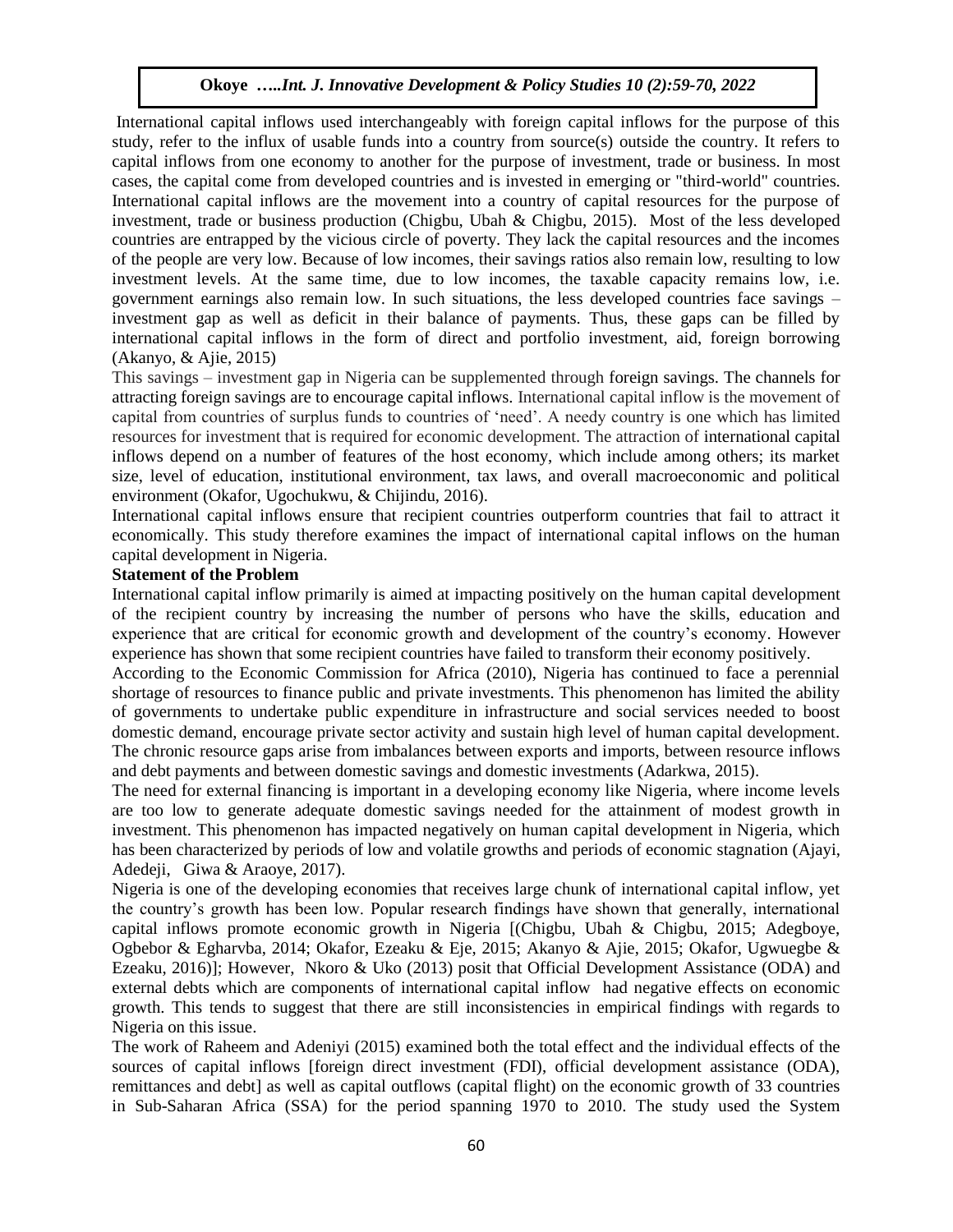Generalised Method of Moments (Sys GMM), the findings showed that FDI and remittances significantly contributed to growth, with the remittances taking the lead. Furthermore, the results also indicated that capital flight and debt constituted significant drags on growth because funds meant to boost human skills, abilities, education, capacity and growth end up in misappropriation through corrupt activities. The time frames considered in the empirical studies cited in this study were both short, varied and the results are conflicting. This study on international capital inflows and human capital development in Nigeria seeks to improve on the past studies by making use of a broader data set spanning from 1987 to 2019.

## **REVIEW OF RELATED LITERATURE**

## **Conceptual Framework**

Foreign capital inflows could be defined as the influx of usable funds that comes from a source or sources outside the country. It specifically refers to monies received from foreign countries. In most cases, the capital comes from developed countries and is invested in emerging or "third-world" countries. Capital inflows are the movement into a country of capital resources for the purpose of investment, trade or business production (Chigbu, Ubah & Chigbu, 2015). Basically, there are two broad classifications of capital inflows. They are the official and private capital inflows.

It is crystal clear that one country needs another for survival through improvement of the citizen welfare and to develop wealth of nation which can be achieved through capital flow (i.e inflow and outflow). Capital flows became necessary when actual savings exceed desire investment (outflows) or when probable savings are more than actual savings (inflows), but certain factors such as; Restrictions on Gross inflows, Encouragement of Gross Outflows, Trade Liberalization, Exchange rate Flexibility, Sterilization, Policies to Influence the Money Multiplier and Fiscal Contraction must put into cognizance in order for a country's capital flows to be well managed, otherwise capital flows will become capital burden ( Olaleye, 2015). Capital flows is transmitted through foreign direct investment (FDI), foreign portfolio investment (FPI), drawdown on foreign reserves, foreign loans and credits (Obadan, 2006). Theoretical literature has provided evidences of the benefits of capital flows; ironically, empirical evidence had established that they are not randomly available globally (Aremu, 2003). The need for foreign capital to supplement domestic resources is being felt by the developing economies, in view of the growing mismatch between their domestic capital stock and capital requirements.

#### **Foreign Portfolio Investment**

Foreign portfolio investment (FPI) is an aspect of international capital flows comprising of transfer of financial assets: such as cash, stock or bonds across international borders in want of profit. It occurs when investors purchase controlling interest in foreign companies or buy securities or notes. Just as trade flows result from individuals and countries by exploiting their own comparative advantage, so too, are capital flows the result of individuals and countries seeking to make themselves better off, moving accumulated assets to wherever they are likely to be most productive (Akpan 2010) This type of investment has become an increasing significant part of the world economy over the past three decades and an important source of fund to support investment not only in developed but also developing countries. Foreign portfolio investment, though a recent phenomenon in Nigeria compared to foreign direct investment, Oversea Development Assistance (ODA) and bank loans, were on the increase since the mid-80s. The relative importance of portfolio investment to a small emerging market like Nigeria has been attributed to the effective role played by the Nigerian capital market in the recent past. This includes the deregulation of the capital market in 1993 which made the federal government to internationalize the market in 1995, with the abrogation of laws that constrained foreign participation in the Nigeria capital market. Following the abrogation of the exchange control Act 1962, foreigners can participate in the Nigerian stock exchange, which was part of the financial Liberalization policy in Nigeria in the mid 2000.

## **External Debt**

When there is a fiscal gap in proposed expenditure and expected revenue within a fiscal period, government can borrow to fill such gaps especially where government does not want to compromise macroeconomic stability by printing more money and where government taxation capability is limited and driven by the desire to provide social overhead capital for the citizenry. It is only in principle, to say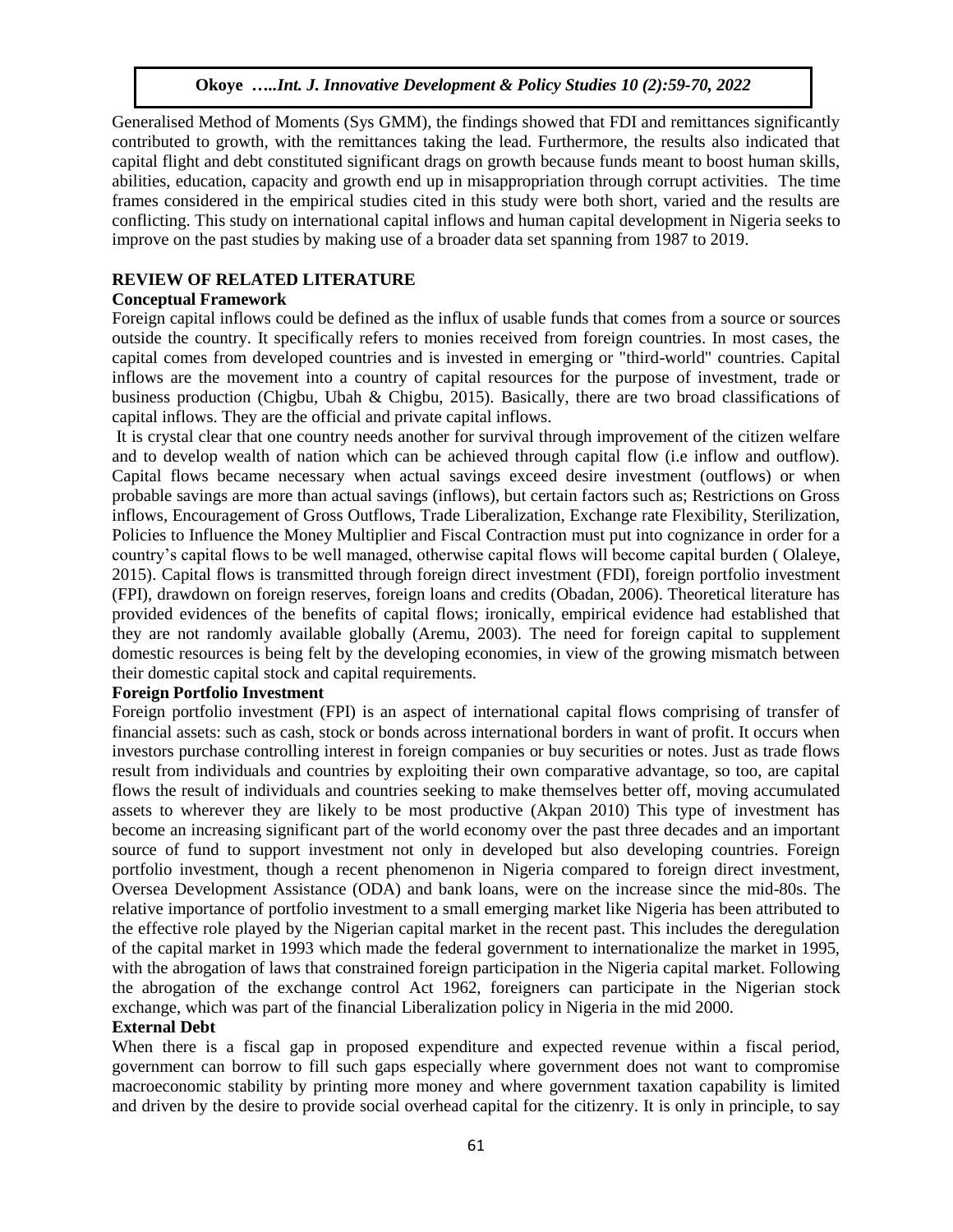that governments borrow to finance public goods which increase welfare and promote economic growth (Egbetunde, 2012)

The act of borrowing creates debt. External debt is a major source of public receipts and financing capital accumulation in any economy (Adepoju, Salau and Obayelu, 2007). It is a medium used by countries to bridge their deficits and carry out economic projects that are designed to increase the standard of living of the citizenry and promote sustainable growth and development.

Debt is derived from Latin word "debere" meaning to owe. Debt has been conceptualized as resources of money used in an organization which is not contributed by its owners and does not in any other way belong to the shareholders. Okoh (2008) asserts that when government borrows, the debt is public debt. Public debts may be domestic (internal) or external. Domestic debt is debt incurred by government through borrowing from within the country, while external debt refers to the portion of a country's debt that was borrowed from foreign lenders including commercial banks, governments or international financial institutions.

#### **Foreign Direct Investment**

The United States Department of Commerce defines foreign direct investment to include all 'foreign business organizations in which a U.S citizen, organization or affiliated group owns an interest of ten (10) percent or more'. The United Nations defines foreign direct investment as 'investment in enterprise located in one country and effectively being controlled' by residents of another country'. This definition does not only consider FDI as being mere investment, it also stresses on the status of corporate control.

World Bank (2014) sees FDI as 'investment made to acquire a lasting management interest (normally ten percent of the voting stock) in a business enterprise operating in a country other than that of the investor defined according to residency'. In line with this, the United Nations Conference on Trade Agreement and Development (UNCTAD) defines FDI as 'an investment involving management control of a resident entity in one economy by an enterprise resident in another country'. As further classified by Organization of Economic Cooperation and Development (OECD, 1992), FDI refers to a situation in which a single investor controls less than 10% percent or more of the ordinary or voting power with a view to having an effective voice in the management of the organization.

## **Official Development Assistance (ODA)**

Official Development Assistance (ODA) could also be called Foreign aid. ODA consists of grants or loans that one government or multilateral organization gives to a developing country to promote economic development and social welfare (Girma, 2015). However, Nkoro, and Uko, (2013) conceptualised foreign aid (OD) as an international transfer of capital, goods, or services for the benefit of other nations. Inanga and Mandah (2008) further noted that these aids come in forms of capital transfers in cash or kind, either as grants or loans. Technical assistance and training usually come as grants in the form of human resources and technical equipment, and Military assistance in the form of either equipment or training advisors.

#### **Remittances**

The next channel of International Capital inflow is Remittances which is money sent home by migrants working abroad to their home countries (Kihangire & Katarikawe, 2008). Tewolde (2005) argues that remittances include both financial and non-financial materials that migrants receive while working overseas and sent back to their households in their countries of origin. In a broader sense, Okodua, Ewetan, and Urhie, (2015) explained that remittances are ideas, practices, mind-sets, world views, values and attitudes, norms of behaviour and social capital (knowledge, experience and expertise) that the diasporas mediate and either consciously or unconsciously transfer from host to home communities.

## **Human Capital Development**

Human development refers to the process of acquiring and increasing the number of persons who have the skill, education, experience which are critical for the economic and political development of a country. Human capital development is thus associated with investment in man and his development as a creative and productive resource (God'stime & Uchechi, 2014). Schultz (1961) categorized and developed human resources into six ways: facilities and services: - these involve all expenditure that affects the life expectancy, strength and stamina, vigor and vitality of the people; On  $-$  the job training which includes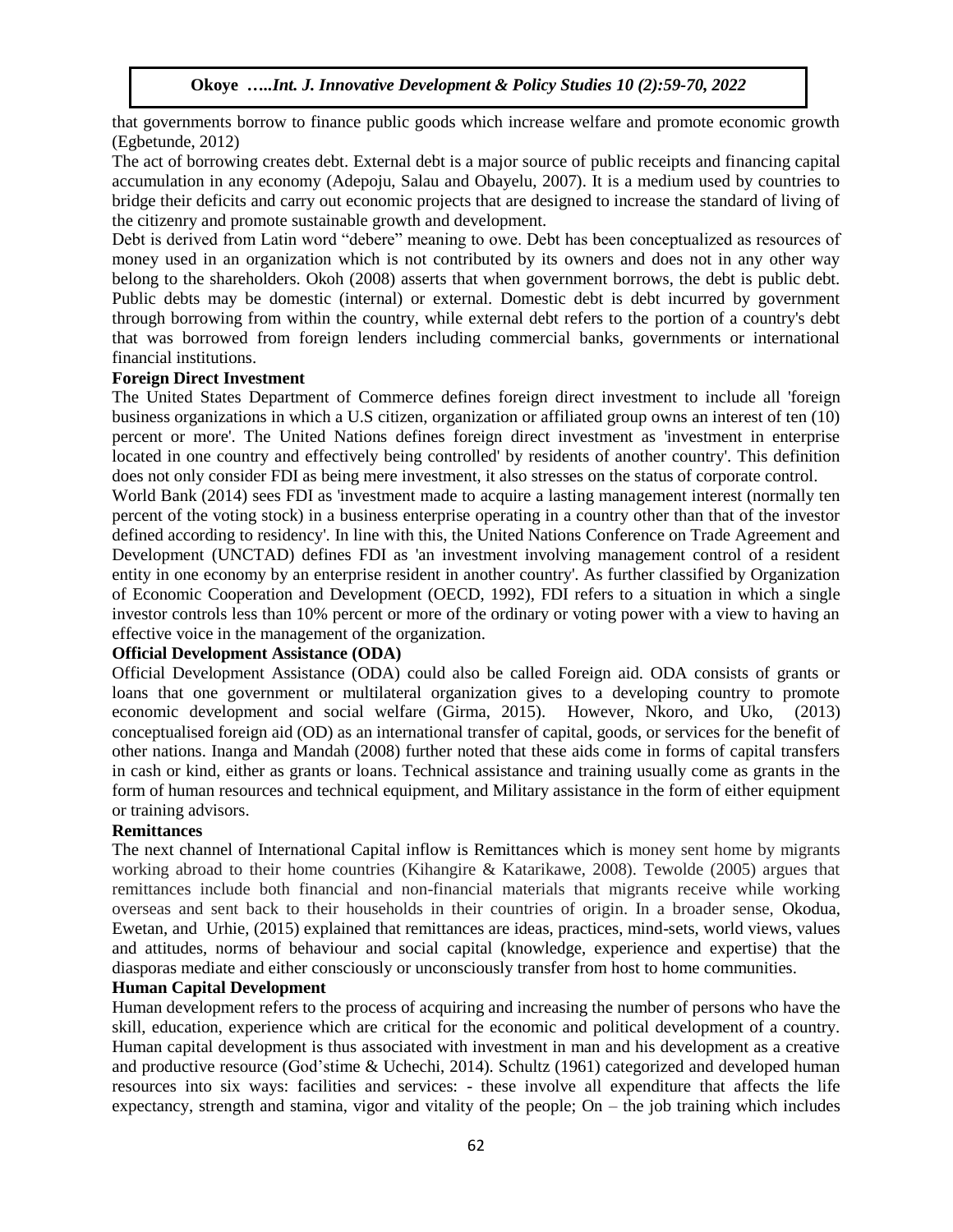old type apprenticeship organized by firms; Formally organized education at elementary, secondary school and higher level; Study programmes for adults that are not in agriculture; It involves migration of individual and families to adjust changing job opportunity (factor mobility); and finally, transfer or importation of technical assistance, expertise and consultants.

#### **Theoretical Framework**

The theoretical framework of the study is hinged on the Harrod-Domar growth model. This is the earliest model for determining the foreign capital-growth nexus which was based on the pioneering works of the post-Keynesian growth models for closed economies as designed by Harrod (1939) and Domar (1946). In their respective work, they tried to identify the pre-conditions needed to enable an industrialized economy (using a study of the U.S.) to reach steady-state equilibrium of growth. In the early 1960s, the Harrod-Domar approaches, however, was adapted to open economies in the so-called Third World. The models assumed that there is an excess supply of labour, and growth is only constrained by the availability and productivity of capital. Three gaps were identified as constituting constraints to growth, and these gaps were needed to be filled by foreign capital to enable investment. The three gaps are: savings gap; trade balance gap (foreign exchange); and fiscal gap.

The rationale for the relationship between capital flows and the savings–investment gap can be explained within the framework of a simple Keynesian macroeconomic model of an open economy or national income identities, where; GDP  $(Y)$  = Consumption  $(C)$  + Investment  $(I)$  + Government  $(G)$  and Net Exports (X-M).

In equation (f), the gap between aggregate domestic savings (private and public) and domestic investment is equal to the gap between exports and imports. The Two-gap model postulates that if the foreign exchange gap  $(X - M)$  required for achieving a target rate of growth is greater than the domestic savings– investment gap, foreign aid is needed to fill the foreign exchange gap. Similarly, foreign aid is needed to fill the savings–investment gap if it is the larger of the two gaps. The foreign capital requirement (FCR) in the economy could be articulated in terms of the gap between aggregate domestic saving (private and public) and domestic investment and the gap between exports and imports-eqn. (f). This theory posits that capital inflows affects economic growth positively. This theory supports the present study because the inflow of capital from the four channels of FDI, ODA, REM and EXTDS are expected to spur growth.

## **Empirical Review**

Felix, and Amuche, (2017) examined the relationship between foreign portfolio investment and human capital development in Nigeria. Annual time series data for the period 1986 to 2015 were used. Data were obtained from Central Bank of Nigeria (CBN) Statistical Bulletin and World Development Indicators (WDI) database, published by the World Bank. Time series properties of the variables were examined using both Augmented Dickey Fuller and Phillip Peron tests. Co-integration properties of the variables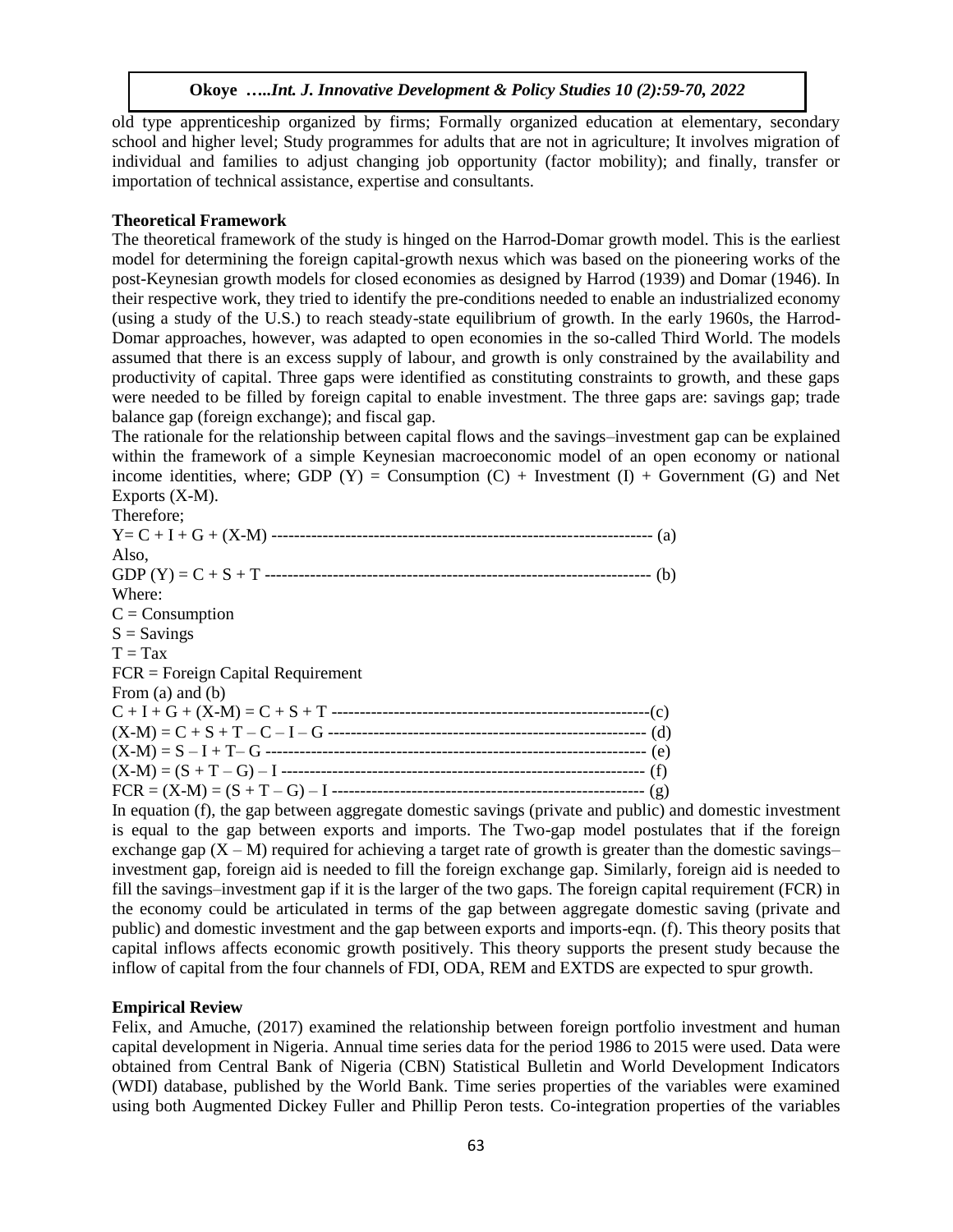were also examined. Vector Auto-Regressive technique supported by Variance Decomposition and Impulse Response Analysis were employed to empirically determine the relationship between foreign portfolio investment and human capital development in Nigeria. The results showed that the correlation between foreign portfolio investment and human capital development in Nigeria is positive and very significant.

Isiwu, Ngwu, Chukwu, Sancho and Ojiya, (2018) investigated the impact of net capital inflows on financial sector of the Nigerian economy between 1986 to 2015. Annual secondary time series data obtained from the database of World Bank Development Indicators (WBDI) were employed with a VAR econometric approach for the study. Empirical results emanating from this work revealed the presence of a unique long run relationship among the variables specified in the model. The adjustment parameter was significant and appropriately signed.

James, and Johnson (2016) investigated the effect of foreign portfolio investment on human capital development in Nigeria with the view to establishing empirical relationship among foreign portfolio investment on human capital development in Nigeria. Secondary data were employed in the study and were sourced from the Central Bank of Nigeria Statistical Bulletin and the International Financial Statistics (IFS). The ordinary least square (OLS) estimation technique was employed in this study. The findings revealed that foreign portfolio investment had positive effect on human capital development in Nigeria. The study recommended among others that proactive steps must be taken to expand market capitalization which is the major driver of foreign portfolio investment in order to keep stimulating human capital development in Nigeria.

Paul, Chibueze and Callistus (2016) investigated the impact of foreign portfolio investment on employment growth in Nigeria. Using single equation, reduced form specification, and employing data for the period 1980 to 2014, it was found that in the long term, portfolio investment impacted on employment growth positively and significantly. This outcome supports the general view of a positive relationship between portfolio investment and human capital development.

Samuel (2016) evaluated the effect of foreign portfolio investment on human capital development in Nigeria. Secondary data were used. The Ordinary Least Square Estimation Method was employed. The findings revealed, among others, that there were increase in the foreign portfolio investment on human capital development in Nigeria for a given period, followed by decline, as a result of massive capital outflow and divestment by the investors, caused by the global recession.

Frank and Garry (2015) analyzed the effects of international capital inflow on human capital development in Nigeria. The study employed Descriptive Statistics, Augmented Dickey-Fuller Unit Root Test and Ordinary Least Square (OLS) Regression Result for data analyses. The results revealed that international capital inflow had positive and significant effect on human capital development in Nigeria within the period under review. The study recommended further openness and integration of the Nigerian financial system to the global economy in order to attract long-term capital inflow towards human capital development in Nigeria. The policy implication of these results is that foreign capital inflow should be attracted into the Nigerian economy to improve and sustain human capital development

Kennedy (2015) examined the impact of foreign portfolio investment on human capital development of 100 developing and developed countries over the period 1986 to 2014 and found mixed results. Firstly, portfolio investment coefficient was found to be negative and statistically not significant in developing countries, while the reverse was the case for developed countries.

Nwaokoro (2016) analyzed the effect of foreign portfolio investment on human capital development in Nigeria from 1985 to 2015. Secondary data were obtained from Nigeria stock exchange fact book and official list. The study employed unit root and OLS for the data analysis. The result of the study indicated that foreign portfolio investment has a positive effect on human capital development in Nigeria within the period under review

Musa (2014) examined the impact of foreign portfolio investment on human capital development in Nigeria between 1983 to 2013. The study employed the unit root, ordinary least squire (OLS). The results of the study indicates that foreign portfolio investment have positive and significant impacts on human capital development in Nigeria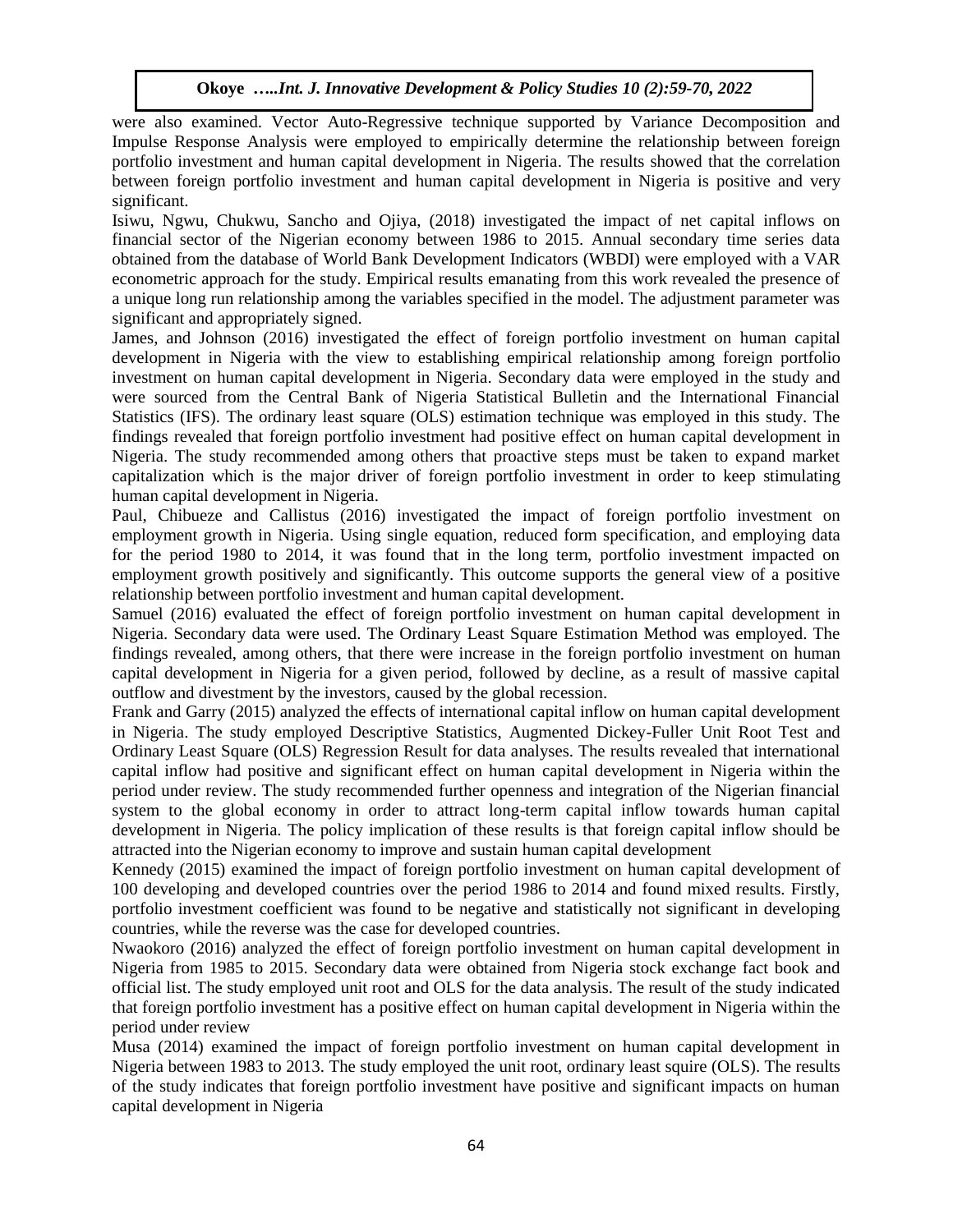## **METHODOLOGY**

## **Research Design**

The study adopted an ex-post facto research design because the data for the study are secondary data that already exist in financial institutions such as Central Bank of Nigeria (CBN), Statistical Bulletin and Annual reports and Statement of Accounts, Nigeria Stock Exchange (NSE) Fact Book and Daily Official List .

Human capital developments in Nigeria is proxied by human capital development index (HDI) as the dependent variable while the independent or explanatory variables in this study are foreign portfolio investment, external debt stock, foreign direct investment and official development assistance respectively

## **Model Specification**

The model used for the study was the adaption and modifications of the work of Frank and Garry (2015) who analyzed the effect of international capital inflow on human capital development in Nigeria. The model is stated thus:

HDI =f (FPI, EDS, FDI)

Where:

HDI= Human capital development index

FPI= Foreign Portfolio Investment,

EDS= External Debt Stock,

FDI= Foreign Direct Investment

**The model is adopted and modified as follows.** 

HDI =f (FPI, EDS, FDI, ODA)

 $HDI=b_0 + b_1 FPI b_2 EDS + b_3 FDI + b_3 ODA + Ut$  - - - 1

Where:

HDI= Human capital development index

FPI= Foreign Portfolio Investment,

EDS= External Debt Stock,

FDI= Foreign Direct Investment

ODA= Official Development Assistance

 $b0 =$  the constant

 $B1 - b4$  = the coefficients of the explanatory variables

 $Ut = Error term$ 

#### **Method of Analyses**

The data are analyzed with econometric techniques involving descriptive statistics, Augmented Dicker Fuller tests for unit roots and the Ordinary Least Square (OLS).

## **DATA ANALYSIS**

#### **Descriptive Statistics**

This measure the individual characteristics of the variables used in this study. The result of the descriptive statistics is presented in the table below.

| <b>Table 1 Summary of the Result of the Descriptive Statistics</b> |          |                |                |           |             |          |
|--------------------------------------------------------------------|----------|----------------|----------------|-----------|-------------|----------|
| <b>Variables</b>                                                   | Mean     | <b>Maximum</b> | <b>Minimum</b> | Std. Dev. | Jarque-Bera | Prob.    |
| <b>HDI</b>                                                         | 1923.693 | 13877.40       | 11.30000       | 2896.211  | 115.5475    | 0.000000 |
| <b>FPI</b>                                                         | 3987.855 | 19077.40       | 6.800000       | 5878.964  | 8.420520    | 0.014843 |
| <b>EDS</b>                                                         | 39329.20 | 731760.1       | 163.8000       | 134030.4  | 779.7900    | 0.000000 |
| <b>FDI</b>                                                         | 9.137586 | 79.10000       | 1.020000       | 14.11503  | 545.9342    | 0.000000 |
| <b>ODS</b>                                                         | 367272.0 | 2350858        | 225,4000       | 594933.0  | 26.73262    | 0.000002 |
|                                                                    |          |                |                |           |             |          |

**Source: Computed from E-view Version 9.0** 

Table 1 shows the mean (average) for each of the variables, their maximum values, minimum values, standard deviation, Jarque-Bera (JB) Statistics (normality test) and probability value. The result in table 4.1 provided some insight into the nature of the variables used in the study. Human capital development index has a mean value of 1923.693, maximum value of 13877.4 and minimum value of 11.3.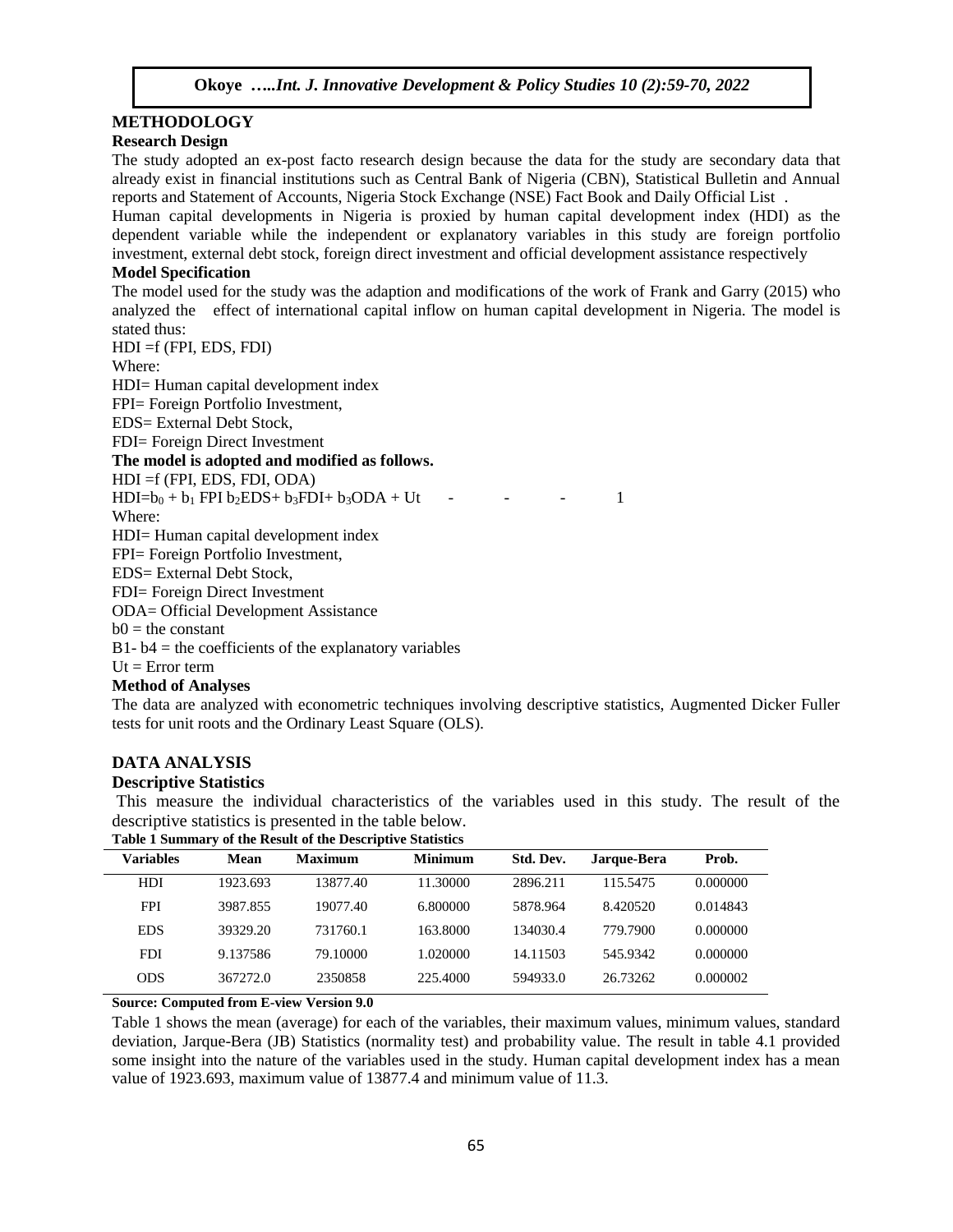**Foreign Portfolio Investment:** has a mean value of 3987.855, a maximum value of 19077.40, minimum value of 6.8 and a standard deviation of 5878.964. The wide gap between the mean value and standard deviation for foreign portfolio investment shows that foreign portfolio investment recorded a fast growth within the period.

External Debt Stock: recorded a mean value of 39329.2, maximum value of 731760.1 and minimum value of 163.8. External debt stock recorded a standard deviation of 134030.4.

**Foreign Direct Investment:** has an average value of 9.137586, maximum value of 79.1, minimum value of 1.02 with a standard deviation of 14.11503.

Official Development Assistance: recorded a mean value of 367272, maximum value of 2350858, a minimum value of 225.4 and a standard deviation of 594933.0.

Lastly, in table 4.1, the Jarque-Bera (JB) which test for normality or the existence of outliers or extreme values among the variables shows that human capital development index, foreign portfolio investment, external debt stock, foreign direct investment and official development assistance are normally distributed while exchange rate is not normally distributed.

#### **Augmented Dickey-Fuller Unit Root Test**

Augmented Dickey-Fuller (ADF) tests was employed to test for the existence or otherwise of unit root. Determining stationarity is essential because if there is no stationarity, the processing of the data may produce biased result. The decision rule is to reject stationarity if ADF statistics is less than 5% critical value, otherwise, accept stationarity when ADF statistics is greater than 5% criteria value. The summary of ADF statistics is presented in table 4.2 below.

|  | <b>Table 2 Summary of Augmented Dickey-Fuller Test</b> |  |
|--|--------------------------------------------------------|--|
|  |                                                        |  |

| Variables  | <b>ADF</b> Statistics | <b>Order of Integration</b> | <b>Probability Value</b> |
|------------|-----------------------|-----------------------------|--------------------------|
| HDI        | $-9.195387$           | 1(0)                        | 0.0000                   |
| FPI        | $-5.082586$           | 1(0)                        | 0.0003                   |
| <b>EDS</b> | $-10.99187$           | 1(0)                        | 0.0000                   |
| <b>FDI</b> | -4.599387             | 1(0)                        | 0.0005                   |
| ODA        | $-4.081545$           | 1(0)                        | 0.0019                   |

**Source: Computed from E-view version 9.0** 

Table2 shows the summary of Augmented Dickey-Fuller Test. The table shows that all the variables are stationary at level. Human capital development index, foreign portfolio investment, external debt stock, foreign direct investment, official development assistance are stationary at stationary at level. This shows that all the variables used in this study are stationary in the order of 1(0)

#### **Ordinary Least Squire Regression Result**

This model that tests the effect of international capital inflows on human capital development in Nigeria is presented below.

|  | Table 3 Summary of OLS |  |
|--|------------------------|--|
|--|------------------------|--|

| Variable                      | Coefficient | Std. Error            | t-Statistic | Prob.       |
|-------------------------------|-------------|-----------------------|-------------|-------------|
| <b>HDI</b>                    | 2.301739    | 0.146105              | 2.065220    | 0.0555      |
| <b>FPI</b>                    | 3.041448    | 0.021113              | 2.963169    | 0.0273      |
| <b>EDS</b>                    | 4.013367    | 0.019159              | 2.697686    | 0.0424      |
| <b>FDI</b>                    | 1.051059    | 0.033448              | 2.526521    | 0.0364      |
| ODA                           | 5.028410    | 0.012804              | 2.218839    | 0.0013      |
| R-squared                     | 0.780802    | Mean dependent var    |             | 0.433810    |
| Adjusted R-squared            | 0.725303    | S.D. dependent var    |             | 0.077941    |
| S.E. of regression            | 0.058403    | Akaike info criterion |             | $-2.638627$ |
| Sum squared resid             | 0.054575    | Schwarz criterion     |             | $-2.389931$ |
| Log likelihood                | 32.70559    | Hannan-Quinn criter.  |             | $-2.584654$ |
| F-statistic                   | 3.504723    | Durbin-Watson stat    |             | 2.943816    |
| 0.006761<br>Prob(F-statistic) |             |                       |             |             |

**Source: Computation from E-view Version 9.0**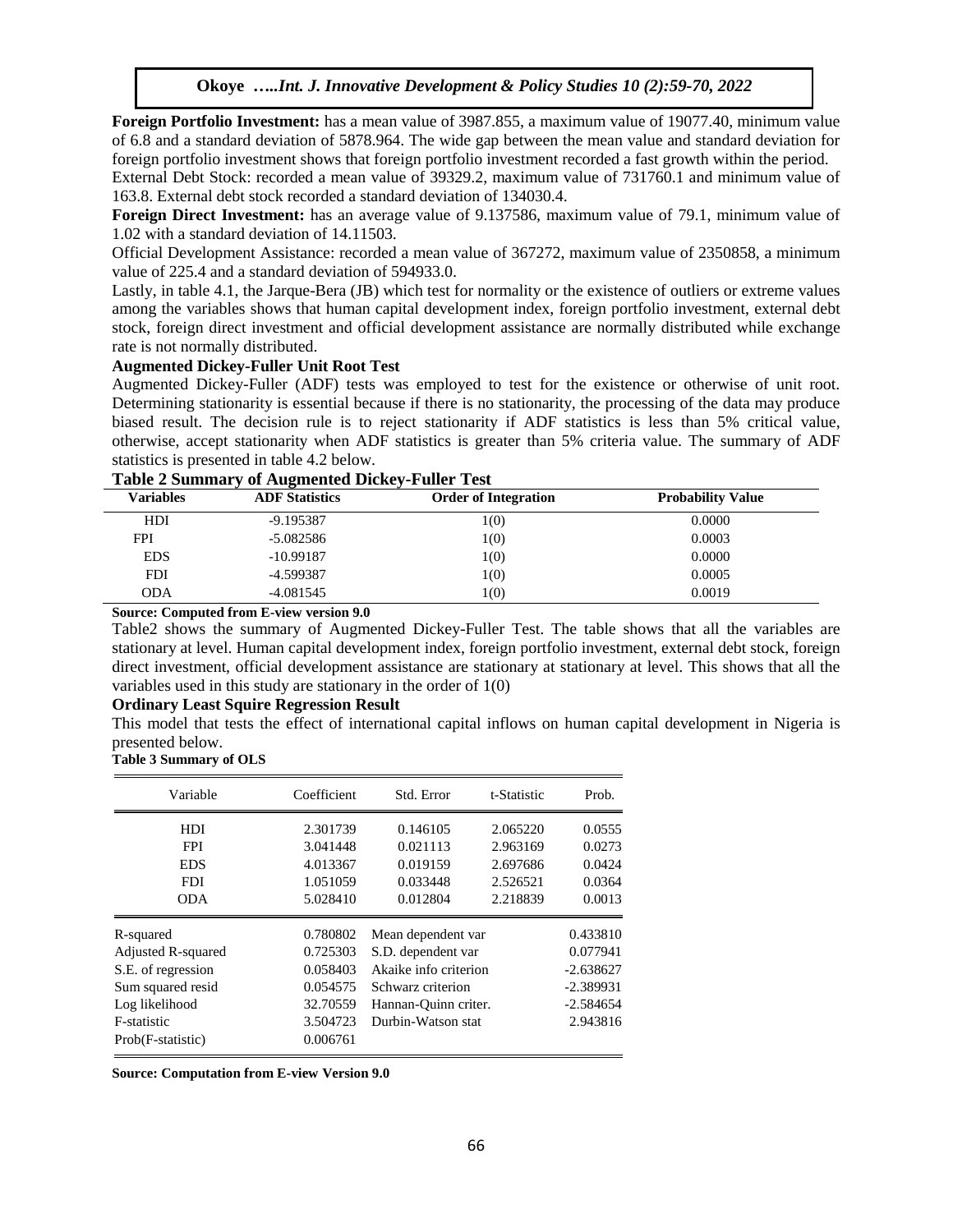From the results of the OLS, it is obvious that the constant parameter (Bo) is positive at 0.301739. This means that if all the independent variables are held constant, human capital development index as a dependent variable will grow by 2.301739 units in annual-wide basis.

**Foreign Portfolio Investment (FPI):** the coefficient of foreign portfolio investment 3.041448 with a tstatistics value of 2.963169 and a probability value of 0.0273, which implies that a foreign portfolio investment has positive and significant effect on human development index (HDI). **External Debt Stock (EDS):** the coefficient of external debt stock is positive at 4.013367 with a t-statistics value of 2.697686 and a probability value of 0.0424, which means that external debt stock, has positive and significant effect on human development index (HDI).

**Foreign Direct Investment (FDI):** the coefficient of foreign direct investment is positive at 1.051059 with a t-statistics value of 2.526521 and a probability value of 0.0364, which means that foreign direct investment, has positive and significant effect on human development index (HDI).

**Official Development Assistance (ODA):** the coefficient of official development assistance is positive at 5.028410 with a t-statistics value of 2.218839 and a probability value of 0.0013, which means that foreign direct investment, has positive and significant effect on human development index (HDI).

The coefficient of determination  $(R^2) = 0.725303$  showed that about 73% of changes in the human capital development in Nigeria is accounted for by the level of international inflow in Nigeria. This implies that international inflow is one major contributor on human capital development in Nigeria.

The F-statistic value of 3.504723 and probability value of 0.006761 shows that there is significant effect between the dependent and independent variables in the model

The Durbin-Watson Statistics value of 2.943816 shows that the variables in the model are not autocorrelated

## **Test of Hypotheses**

The statistical significance of the individual parameters is used to test the hypotheses. These tests were conducted at 5% level of significance

## **Test of Hypothesis One**

## **Stage One: Restatement of hypothesis in null and alternate form:**

Ho1: Foreign portfolio investment has no significant effect on human capital development in Nigeria Hi: Foreign portfolio investment has significant effect on human capital development in Nigeria **Stage Two: Analysis of the regression results,**

## **Table 5: OLS on Effect of International Capital Inflows on Human Capital Development in Nigeria**

| <b>Variable</b> | <b>Coefficient</b> | t-Statistic | <b>Probability</b> | <b>Conclusion</b> |          |     |
|-----------------|--------------------|-------------|--------------------|-------------------|----------|-----|
| HDI             | 2.301739.          | 2.065220    | 0.0555             | Statistically     | Positive | and |
|                 |                    |             |                    | Significant       |          |     |
| <b>FPI</b>      | 3.041448           | 2.963169    | 0.0273             | Statistically     | Positive | and |
|                 |                    |             |                    | Significant       |          |     |
| <b>EDS</b>      | 4.013367           | 2.697686    | 0.0424             | Statistically     | Positive | and |
|                 |                    |             |                    | Significant       |          |     |
| <b>FDI</b>      | 1.051059           | 2.526521    | 0.0364             | Statistically     | Positive | and |
|                 |                    |             |                    | Significant       |          |     |
| <b>ODA</b>      | 5.028410           | 2.218839    | 0.0013             | Statistically     | Positive | and |
|                 |                    |             |                    | Significant       |          |     |

## **Source: Computed from E- view 9.0**

## **Stage Three: Decision**

From the table above, since the probability value is less than 5% (0.0273<0.05) with coefficient value of 3.041448 and t-Statistic of 2.963169, the study therefore rejects the null hypotheses and accepts the alternative hypotheses: which means that foreign portfolio investment has significant effect on human capital development in Nigeria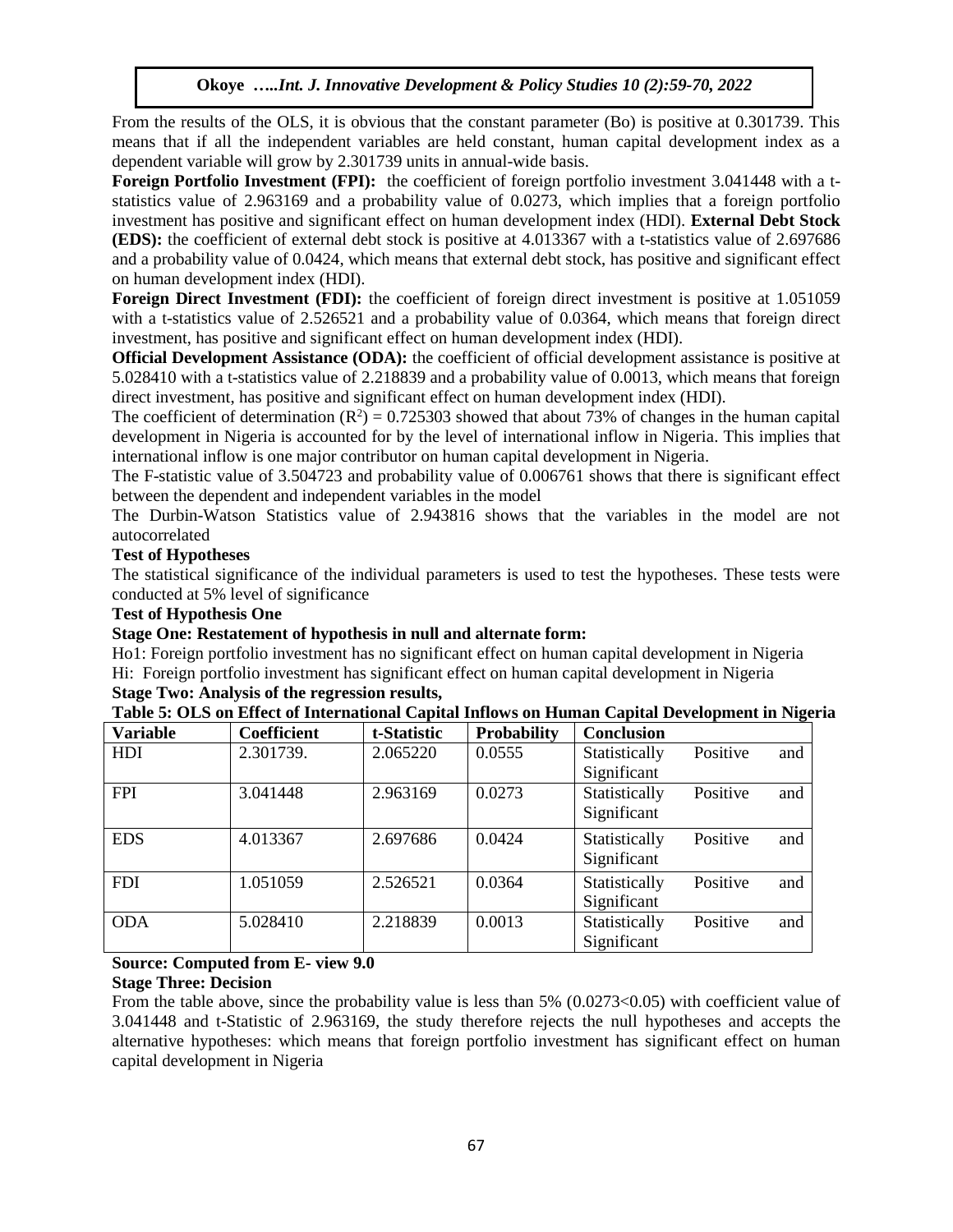## **Hypothesis Two**

## **Stage One: Restatement of Hypothesis in Null and Alternate Form:**

Ho2: External debt stock has no significant effect on human capital development in Nigeria

## Hi: External debt stock has significant effect on human capital development in Nigeria

## **Stage Two: Decision**

Since the probability value is less than  $5\%$  (0.0424 < 0.05) with coefficient value of 4.013367 and t-Statistic of 2.697686. The study rejects the null hypotheses and accepts the alternative hypotheses and concludes that external debt stock has significant effect on human capital development in Nigeria

## **Hypothesis Three**

## **Stage One: Restatement of Hypothesis in Null and Alternate Form**

Ho3. Foreign direct investment has no significant effect on human capital development in Nigeria Hi. Foreign direct investment has significant effect on human capital development in Nigeria

## **Stage Two: Decision**

Since the probability value is less than 5% (0.0364 $> 0.05$ ) with coefficient value of 1.051059 and t-Statistic of 2.526521 the study rejects the null hypotheses and accepts the alternative hypotheses: which means that foreign direct investment has significant effect on human capital development in Nigeria

## **Hypothesis Four**

## **Stage One: Restatement of Hypothesis in Null and Alternate Form:**

Ho4. Official development assistance has no significant effect on human capital development in Nigeria Hi. Official development assistance has significant effect on human capital development in Nigeria

## **Stage Two: Decision**

Since the probability value is less than 5% (0.0013>0.05) with coefficient value of 5.028410 and t-Statistic of 2.218839, the study rejects the null hypotheses and accepts the alternative hypotheses: which means that official development assistance has significant effect on human capital development in Nigeria

## **Discussions of Findings**

The result of the ordinary least square (OLS) indicates that:

**Foreign Portfolio Investment (FPI):** has positive and significant effect on human development index (HDI). The results of our findings are consistent with the work of Kanu (2015), in terms of foreign portfolio investment, it was discovered that foreign portfolio investment has positive relationship with Nigerian economy

**External Debt Stock (EDS):** has positive and significant effect on human development index (HDI). The result of our findings are consistent with the work of Abula and Ben (2016), who posit that external debt stock has positive effect on human development in Nigeria.

**Foreign Direct Investment (FDI):** has positive and significant effect on human development index (HDI). The result of our findings is consistent with the work of Nwosa (2014), it was discovered that foreign direct investment has positive effect in Nigeria

**Official Development Assistance (ODA):** has positive and significant effect on human development index (HDI). The results of our findings are consistent with the work of Olaleye (2015), who posit that official development assistance has positive effect on human development in Nigeria.

## **CONCLUSION**

The result of the study indicates that foreign portfolio investment, external debt stock, foreign direct investment and official development assistance has positive and significant effect on human capital development index (HDI).

The study concludes that international capital inflow has positive effect on human capital development in Nigeria within the period under review

## **RECOMMENDATIONS**

1. There is the need for greater foreign participation in the stock market which could enhance foreign portfolio investment and take into consideration those other factors which negatively affect investment in the country in order to maintain sustainable human capital development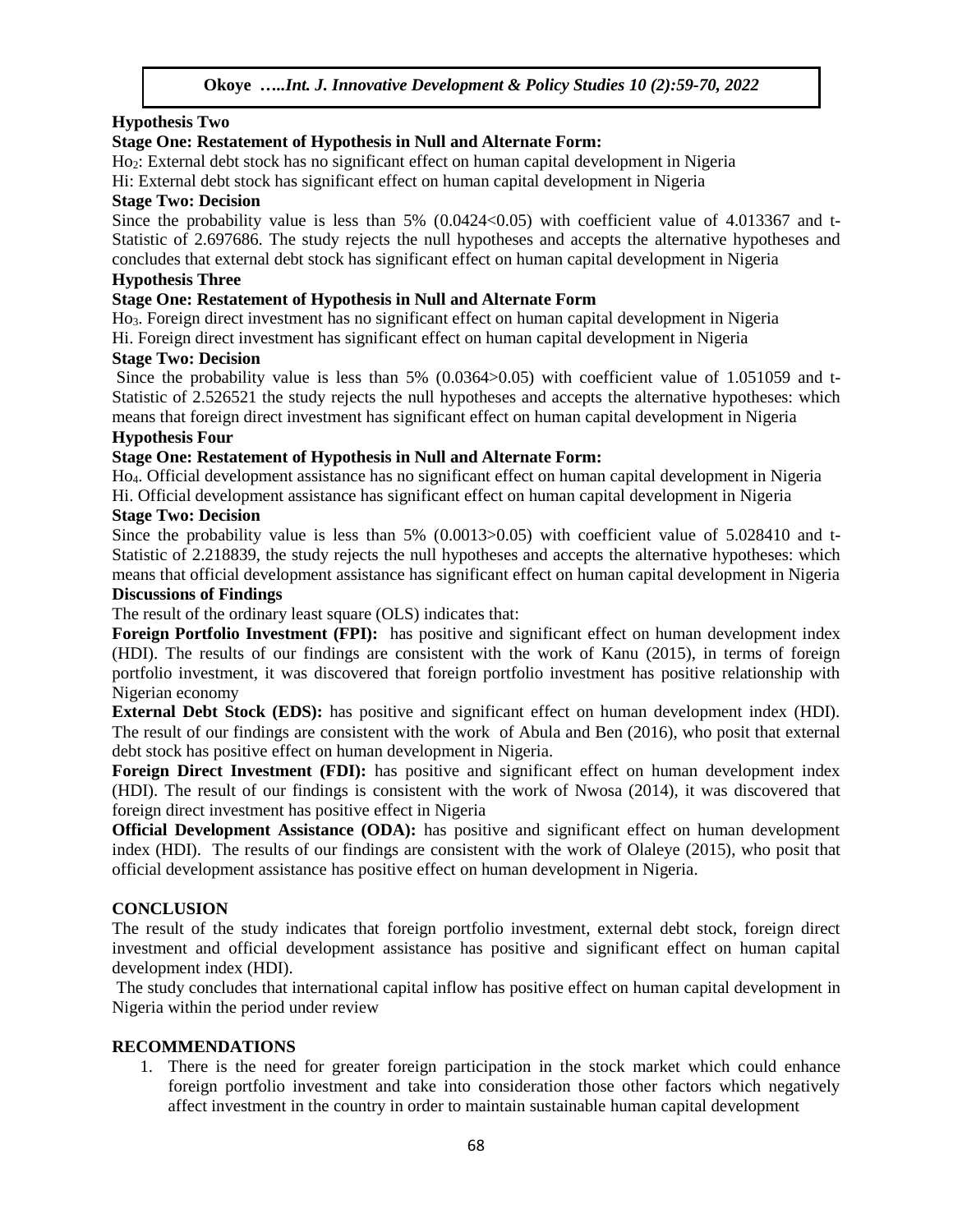- 2. External debts should be contracted solely for economic reasons and not for social or political reasons. This is to avoid accumulation of external debt stock overtime and prevent an obscuring of the motive behind external debt. The authorities responsible for managing Nigeria's external debt should adequately keep track of the debt payment obligations and the debt should not be allowed to pass a maximum limit so as to improve human capital development in Nigerian.
- 3. An effective policy should be made based on the fiscal and monetary policies which should be aimed at achieving a realistic foreign direct investment in human capital development in Nigerian.
- 4. Since theories have supported that these capital channels should boost human capital development in Nigerian, it is pertinent that Nigeria government should investigate the spending pattern of the funds obtained through official development assistance

#### **REFERENCES**

- Abula M., & Ben D. M., (2016).The impact of public debt on economic development of Nigeria: *Asian Research Journal of Arts & Social Sciences 3(1),7-25*
- Adarkwa , M. (2015). Impact of remittances on economic growth: Evidence from selected West African Countries (Cameroon, Cape Verde, Nigeria and Senegal), *African humane mobility review* , 5(1),2- 52
- Adegboye, C. A., Ogbebor, A. O &Egharvba, M. I. (2014). External capital flows and economic growth in Nigeria: .*JORIND, 12 (2), 91 – 98.*
- Adepoju, A.A, Salau, A.S & Obayelu, A.E (2007). The effects of external debt management on sustainable economic growth and development: Lessons from Nigeria. *Munich Personal RePEC Achieve (MPRA)*. Paper No. 2147.
- Ajayi, E. O., Adedeji, O. A., Giwa B. A., & Araoye F. E. (2017). Dynamic impact of remittance on economic growth in Nigeria: *Journal of Accounting and Financial Management 3(3)3-17*
- Ajayi, S. I. & Khan, M. S. (2000). External debt and capital flight in Sub-Saharan Africa, International Monetary Fund
- Akanyo, B.A. & Ajie, H. A. (2015).Impact of capital flows on the Nigerian economy in a liberalized environment, 1981-2012.*International Journal of Business Finance and Management Research*, 3(3) 6-18.
- Akanyo, B.A. & Ajie, H. A. (2015). Impact of capital flows on the Nigerian economy in a liberalized environment, 1981-2012.*International Journal of Business Finance and Management Research*, 3(5) 6-18.
- Akpan, M (2010). Effect of foreign portfolio investment on economic growth in Nigeria: *International journal of Economics and Finance 10(4) 1-14*
- Aremu J. A. (2003). An overview of foreign private investment in Nigeria. A paper presented at the CBN Twelfth Annual Conference of the Regional Research Units on - Foreign Private Investment in Nigeria organized by Research Department, CBN. 1st-5<sup>th</sup> September.
- Chigbu, E. E., Ubah, C. P. & Chigbu, U. S. (2015). Impact of capital inflows on economic growth of developing countries. *International Journal of Management Science and Business Administration,*  1(7), 7-21
- Domar, E.D. (1946). Capital Expansion, Rate of Growth and Employment. *Econometrica* 14: 137-150.
- Egbetunde, T. (2012). External Borrowing and Economic Growth in Nigeria. *Fountain Journal of Management and Social Sciences, 1(1),* 1 – 9.
- Fashina O. A., Asaleye, A.J., Ogunjobi, J.O., & Lawal, A.I. (2018). Foreign aid, human capital and economic growth nexus: Evidence from Nigeria. *Journal of International Studies, 11*(2), 104-117.
- Felix, D., & Amuche, A., (2017). Foreign portfolio investment and human capital development in Nigeria: *Journal of Economics and Sustainable Development 5(3),16-47*
- Frank, N & Garry, U. O. (2015). The effects of international capital inflow on human capital development in Nigeria: *International Journal of economics and humanities. 4* 5(9)15-43
- Girma, H. (2015). The impact of foreign aid on economic growth: Empirical evidence from Ethiopia (1974- 2011)using ARDL approach. *Journal of Research in Economics and International Finance,* 4(1), 1 – 12.